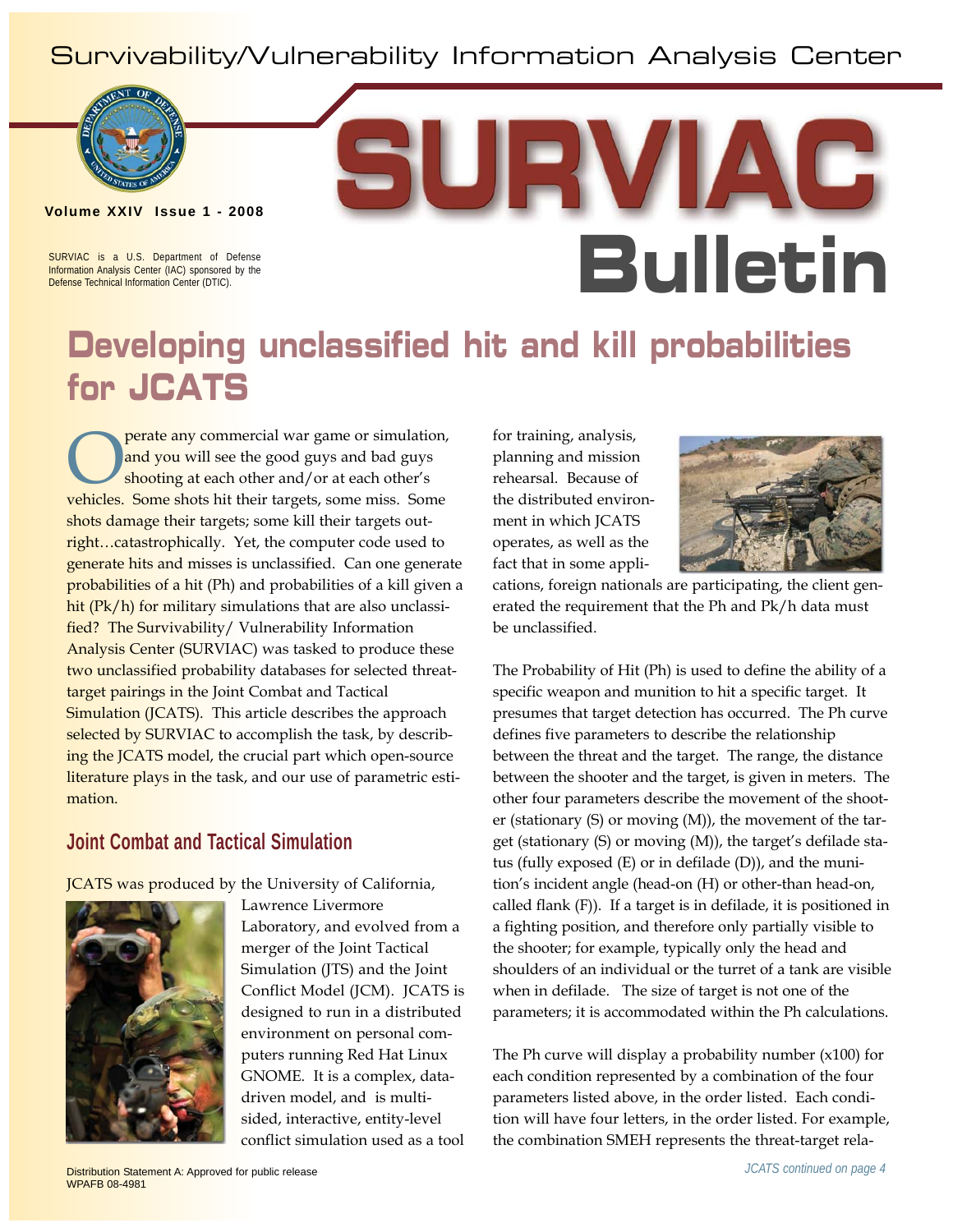# **SURVIAC Points of Contact**

**Kevin Crosthwaite SURVIAC Director**  (937) 255-3828 ext. 279 crosthwaite\_kevin@bah.com

### **Donna Egner SURVIAC Deputy Director**

(937) 255-3828 ext. 282 egner\_donna@bah.com

**Steve Lawson SURVIAC Deputy Program Mgr.**  (937) 781-2139 lawson\_stephen@bah.com

**Gerald Bennett Survivability Analyst** (937) 255-3828 ext. 281 bennett\_gerald@bah.com

#### **Mike Bennett**

**Model Analyst** (937) 781-2820 bennett\_michael@bah.com

**A.J. Brown Security Specialist** (937) 255-3828 ext. 284 brown\_aj@bah.com

**Jim Davis Survivability Analyst** (937) 255-3828 ext. 278 davis\_jim@bah.com

**Paul Jeng Model Analyst** (937) 255-3828 ext. 273 jeng\_paul@bah.com

**Matt Kolleck Survivability Analyst** (937) 255-3828 ext. 280 kolleck\_matt@bah.com

**Steve Mascarella Live Fire Test Analyst** (937) 255-3828 ext. 288 mascarella\_steve@bah.com

**Jon McIntosh Homeland Security Coordinator** (937) 255-3828 ext. 297 mcintosh\_jon@bah.com

**Linda Ryan Publications** (937) 255-3828 ext. 208 ryan\_linda@bah.com

### **Com: (937) 255-3828 DSN: 785-3828 Fax: (937) 255-9673**

**Barry Vincent Model Analyst** (937) 255-3828 ext. 283 vincent\_barry@bah.com

#### **Jon Wheeler**

**Live Fire Test Analyst** (937) 255-3828 ext. 292 wheeler\_jon@bah.com

**Alfred Yee**

**Technical Area Task Coordinator** (937) 255-3828 ext. 274 yee\_alfred@bah.com

### **SURVIAC Bulletin Vol XXIV Issue 1**



SURVIAC, a DoD Information Analysis Center (IAC), is administratively managed by the Defense Technical Information Center (DTIC), under the DoD IAC Program. SURVIAC is sponsored by the Joint Aircraft Survivability Program (JASP) and the Joint Technical Coordinating Group for Munitions Effectiveness (JTCG/ME). SURVIAC is operated by Booz Allen Hamilton Inc. The Contracting Officer's Representative (COR) for the Center is Ms. Peggy Wagner, 780 TS/OL-AC, 2700 D Street, Bldg. 1661, Wright-Patterson AFB, Ohio 45433-7605. She may be reached at DSN 785-6302 x224 or (937) 255-6302 x224.

Inquiries about SURVIAC's capabilities, products and services, or comments regarding this publication may be addressed to:



780 TS/OL-AC/SURVIAC 2700 D St., Building 1661 Wright-Patterson AFB, Ohio 45433-7404 Com: (937) 255-3828, DSN: 785-3828 Fax: (937) 255-9673 E-mail: surviac@bah.com URL: http://iac.dtic.mil/surviac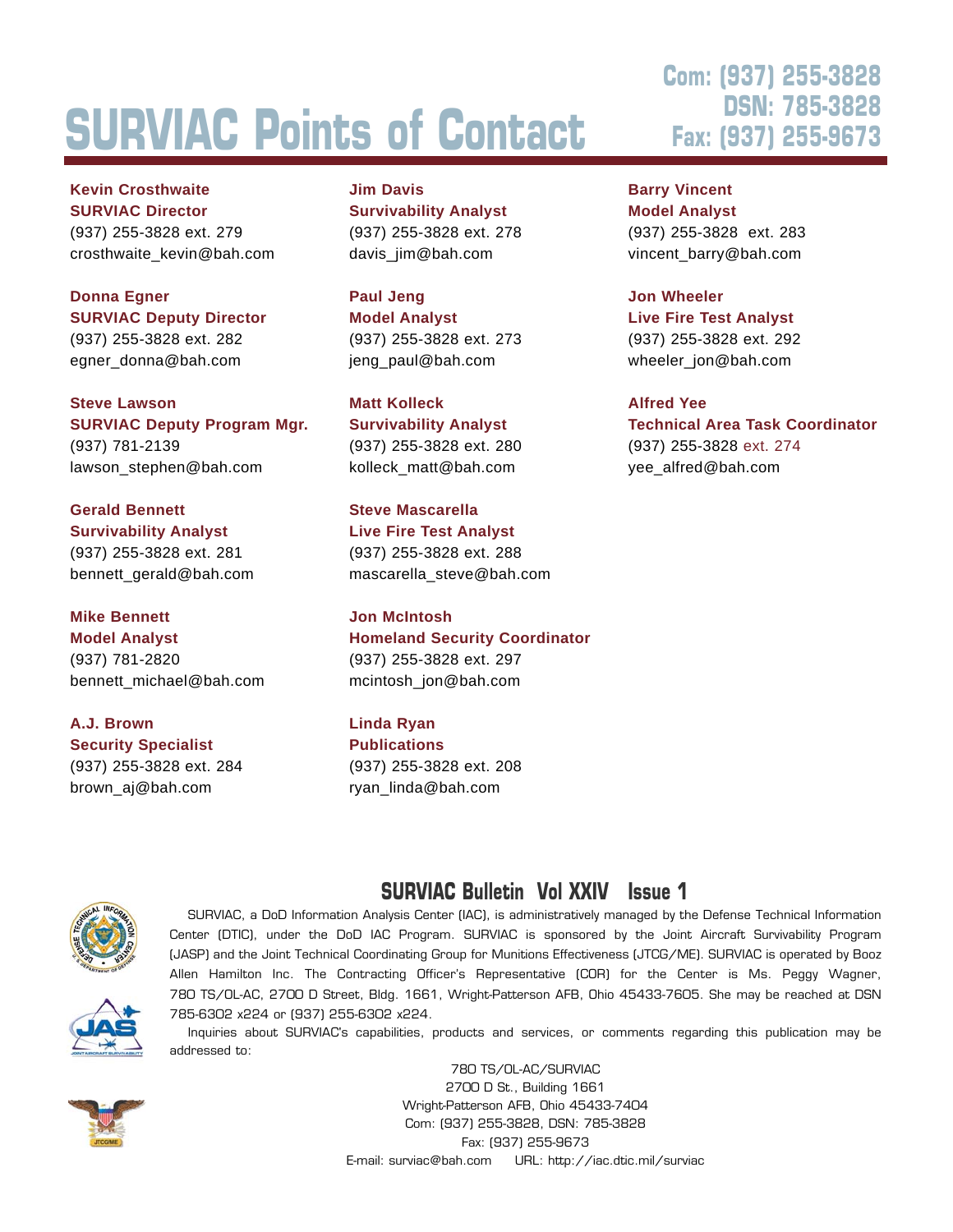## **In This Issue**

| Developing unclassified hit and kill                                                          |
|-----------------------------------------------------------------------------------------------|
| probabilities for JCATS 1                                                                     |
| Hail and Farewell: SURVIAC COR Retires .7                                                     |
| IAC Spotlight: CBRNIAC  8                                                                     |
| NanoMist <sup>®</sup> Ultra Fine Fog Fire Protection<br>and Advanced Inerting Technologies 10 |
| Model Spotlight: Vulnerability Toolkit 12                                                     |
| SURVIAC and partners act quickly to<br>improve troop safety 13                                |
| Joint Critical Infrastructure Project 14                                                      |
| Calendar of Events 15                                                                         |
| Information Request 16                                                                        |

### **Send us your feedback!**

We would like to hear from you. Have we helped you in some way? Would you like to author an article for the SURVIAC Bulletin? What issues would you like to see discussed in upcoming bulletins? Modeling & Simulation? Homeland Defense / Homeland Security? Space Survivability Issues? Unmanned Aerial Systems? Please e-mail your comments to surviac@bah.com.

SURVIAC now offers our Dynamic Events Calendar straight to your inbox the first of every month. To sign up to receive your copy, please contact Linda Ryan, (937) 255-3828 x208 or E-mail ryan\_linda@bah.com.

### Threat Effects in Aircraft Combat Survivability DVD

The *Threat Effects in Aircraft Combat Survivability* documentary video project was funded by the Joint Aircraft Survivability Program Office (JASPO). This project substantially updates the material presented in the original "*Threat Effects in Aircraft Combat Survivability"*, released in 1986. This documentary uniquely presents the primary threat weapons to aircraft and the ballistic response or "effect" of an aircraft when hit by a threat. It contains combat and gun-camera footage and both lethality and survivability test analysis video, all of which are combined and edited to demonstrate the cause and



effect relationship between threats and their effect on an aircraft on the battlefield. The benefits gained from using technologies in vulnerability reduction will further increase the viewers' interest in, knowledge of, and appreciation for the survivability discipline.

The response to the "Threat Effects in Aircraft Combat Survivability" DVD documentary developed by Robert E. Ball, Jr. has been overwhelming, swamping the JASPO with requests. As a result, JASPO has arranged for DVD distribution through SURVIAC. Please send all future requests to SURVIAC. The cost of this DVD is \$50.00 (free to govt.)

To request a copy of the Threat Effects in Aircraft Combat Survivability DVD, please fill out the request form on the SURVIAC website at: http://www.bahdayton.com/surviac/inquiry.aspx or contact Mr. A.J. Brown at SURVIAC (937) 255-3828 ext. 284, Email: brown\_aj@bah.com

### *http://iac.dtic.mil/surviac*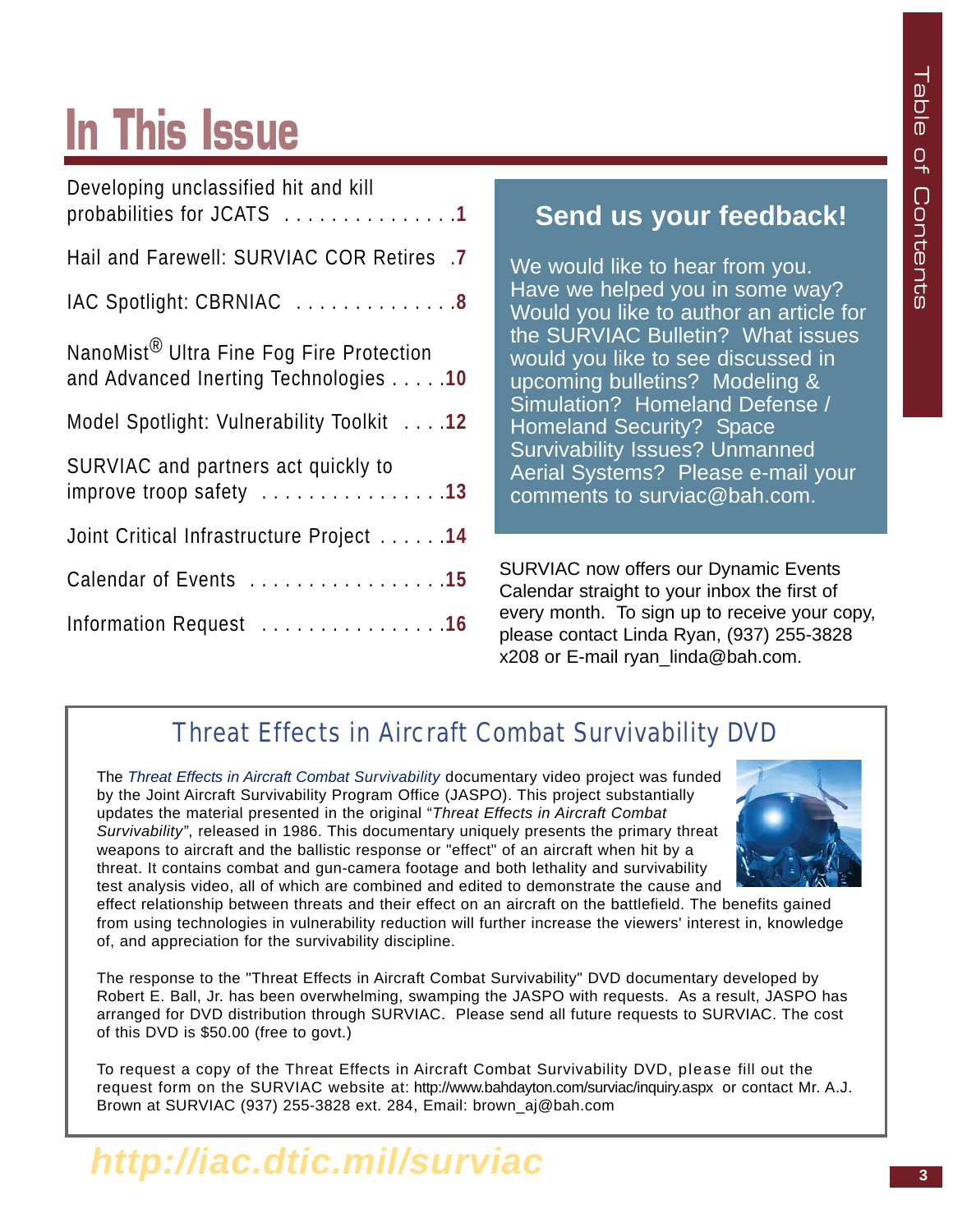#### *JCATS continued from page 1*

tionship where the shooter is stationary, the target is moving, fully exposed, and is facing or moving head-on toward the shooter. SSDF means the shooter and target are both stationary, with the target in defilade facing away from the shooter. For personnel or infantry, JCATS only uses the Flank relationship, never Head-on. Therefore, for simplicity in the tables, the Flank and Head-on Ph values are the same in columns with the first 3 designators. i.e. SSDF/SSDH, where the shooter and target movement and target's presentation are the same (see Ph table below.)

The Probability of a Kill Given a Hit (Pk/h) is used to define the ability of a specific weapon and munition to damage a target. It presumes that the munition has impacted the target. JCATS uses four different levels of kill: mobility (MoBPk), firepower (FpPk), mobility and firepower (MoFPk), and catastrophic (KkPk). A mobility kill is defined as the loss of a target's ability to maneuver; however, the target still possesses the ability to fire its weapons, such as a tank with its tracks disabled. A firepower kill is defined as the loss of a target's ability to fire its weapons, such as a tank with gun tube damage. Mobility and firepower kill is defined as a situation where a target is not killed, but is suppressed. Catastrophic kill is defined as the destruction of a system's ability to perform any combatant function or is dead.

A major problem facing any simulation is the accuracy of the data sets used in the Ph and Pk/h curves. A simulation's effectiveness is only as good as the data used to populate the requisite input data curves. Therefore, the more closely the Ph and Pk/h data resembles real life, the more effective will be the training or mission rehearsal derived from running a scenario. Unfortunately, many Ph and

Pk/h curves are derived from actual live fire tests, manufacturer's literature, and other sources that are inherently classified. When classified data sources are used, the database is also classified. Also, depending upon the target and/or threat munition, simply the use of either will result in a classified database. And finally, often when a specific threat is paired with a specific target, and detailed damage is recorded, the database becomes classified.

The unclassified data that could be collected on the threats and the targets were used as inputs to develop the Ph and Pk/h estimates. Pk/h data is generated using unclassified three-view drawings and inboard profiles of the targets, which illustrate the size and location of the internal components of the target systems as well as the target's overall presented areas. When possible, unclassified vulnerability data for the critical components was used. When this data was not available, the component Pk/h data was generated using unclassified methodologies. The component Pk/h values are then multiplied to the presented area of the component to determine the individual component vulnerable area (Av) (Equation 1). The summation of the critical components' vulnerable areas is then divided by the total presented area of the target and the result is the total target Pk/h value (Equation 2).

*ComponentAv = ComponentAp \* ComponentPk/h (1)*

$$
TargetPk/h = gComponentAv \div TargetAP
$$
 (2)

The fundamental issue for this task is that SURVIAC must find that balance between adequate, useable Ph and Pk/h data curves and the creation of an unclassified product.

| <b>RANGE</b> | <b>SSDF</b> | <b>SSDH</b> | <b>SSEF</b> | <b>SSEH</b> | <b>SMDF</b> | <b>SMDH</b> | <b>SMDH</b> | <b>SMEH</b> | <b>MSDF</b> | <b>MSDH</b> | <b>MSEF</b> | <b>MSEH</b> | <b>MMDF</b> | <b>MMDH</b> | <b>MMEF</b> | <b>MMEH</b> |
|--------------|-------------|-------------|-------------|-------------|-------------|-------------|-------------|-------------|-------------|-------------|-------------|-------------|-------------|-------------|-------------|-------------|
| 5            | 95          | 95          | 99          | 99          | 85          | 85          | 89          | 89          | 75          | 75          | 79          | 79          | 65          | 65          | 69          | 69          |
| 10           | 87          | 87          | 87          | 87          | 87          | 87          | 77          | 77          | 77          | 77          | 67          | 67          | 67          | 67          | 57          | 57          |
| 20           | 50          | 50          | 60          | 60          | 40          | 40          | 50          | 50          | 30          | 30          | 40          | 40          | 20          | 20          | 30          | 30          |
| 30           | 30          | 30          | 45          | 45          | 20          | 20          | 35          | 35          | 10          | 10          | 25          | 25          | 5           | 5           | 15          | 15          |
| 40           | 20          | 20          | 40          | 40          | 15          | 15          | 30          | 30          | 10          | 10          | 20          | 20          | 5           | 5           | 10          | 10          |
| 50           | 10          | 10          | 35          | 35          | 9           | 9           | 25          | 25          | 5           | 5           | 15          | 15          |             |             |             | $\Omega$    |

#### **A typical Ph curve representing a 9mm versus a dismounted infantry would appear as follows:**

#### A typical AK-47 7.62x39mm vs. Blue infantry (w./helmet & plate armor) would appear as follows:

|     | RANGE MOBEH MOBEF MOBDH MOBDF FRPEH FRPEF FRPDH FRPDF MOFEH MOFEF MOFDH MOFDF |    |  |  |    |  |  | <b>KKEH</b> | <b>KKEF</b> | <b>KKDH</b> | <b>KKDF</b> |
|-----|-------------------------------------------------------------------------------|----|--|--|----|--|--|-------------|-------------|-------------|-------------|
|     |                                                                               | 35 |  |  | 36 |  |  |             |             |             |             |
| 200 |                                                                               | ົາ |  |  | 33 |  |  |             |             |             |             |
| 400 |                                                                               | 30 |  |  | 30 |  |  |             |             |             |             |
| 600 |                                                                               |    |  |  | 25 |  |  |             |             |             |             |
| 800 |                                                                               |    |  |  | 20 |  |  |             |             |             |             |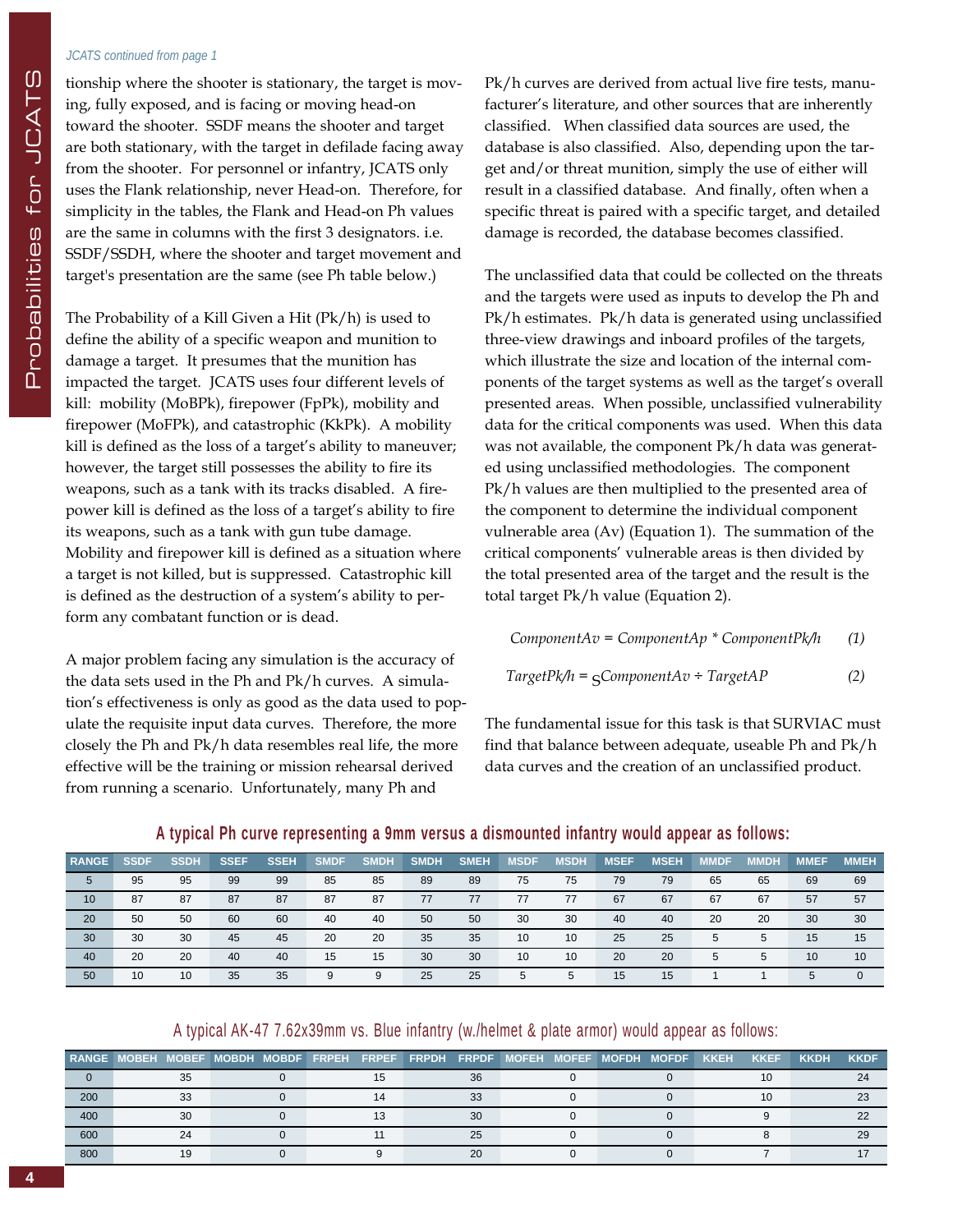### **Open-source Literature**

The crucial, overriding element of the JCATS database support task is the development of unclassified Ph and Pk/h data. Data from which to build the required database must come from open-source literature or must be generated by unclassified simulations using unclassified input. Primary open sources used in this task include web sites, ammunition manufacturers, subject-matter experts (SMEs), and other sources that may develop as the task matures.

Two of the web sites used in this task include www.fas.org and www.globalsecurity.org. Both web sites maintain a large database of U.S. and foreign weapons, munitions, and vehicles. In some instances, they even contain generalized Ph estimates for weapons in optimum conditions. Examples of ammunitions manufacturers include Winchester, Remington, and Colt Fire Arms.

SMEs were asked to provide gross, "does-the-data-makesense" checks. For example, in some cases, especially for small arms/automatic weapons (SA/AW), Ph data appeared to reflect relatively high probabilities. SMEs, and especially those with combat experience, observed that in many cases those numbers were likely to reflect optimum conditions, e.g., shooters on a firing range, no cross wind, etc. The SMEs recommended that the probabilities be reduced to reflect more of a combat environment with a greater degree of excitement, anxiety, movement, distractions due to smoke, explosions, enemy fire directed at the shooter, etc. A possible exception to this observation was that the hit probabilities for snipers would generally be higher than regular infantry troops because of more intensive training and weapon familiarity and the fact that, generally, snipers took the first shot



from concealment and/or cover, thereby mitigating much of the distractive effects mentioned above.

### **Parametric Estimate**

SURVIAC selected parametric estimation, supplemented with some level of computer simulation, as the approach to solve this issue. The vast majority of data held within SURVIAC's resources, with respect to combat and test data, is either classified or, when some of the unclassified data is combined, it becomes classified. Therefore, prudent use of open source literature became the only other

avenue of unclassified Ph and Pk/h data for the JCATS application.

With time and the normal declassification procedures,

combat data becomes unclassified. A significant portion of combat data generated from Korea and Southeast Asia (SEA) have been declassified. Therefore, the approach for Ph data



focuses on selecting representative vehicles from that era, developing Ph data for selected, but unclassified threats, and then applying adjustment factors to that data to better represent categories of similar targets. For example, the use of a tank from the SEA era, such as the old Soviet T-54, would be used to develop Ph data for a series of selected threats, RPG-7, LAW rocket, Maverick air-to-ground missile, Hellfire air-to-ground missile, and a TOW missile. These weapons have unclassified Ph data published in open source literature.



One of the primary factors in determining a threat-target Ph is the target's presented area. The larger the

target is, the higher the Ph for that threat-target pairing. Generally speaking, the farther away the target is from the threat, the lower the Ph becomes. This is not true for weapons with high-tech guidance systems, like the Hellfire and the Maverick; because these weapons seek laser designated targets, the Ph remains relatively constant, with respect to range to target. Optically-guided threats may see a slight degradation of the Ph over a longer range, and even more so if the shooter and/or target are moving. Ballistic threats, such as main tank rounds, see an even greater Ph degradation over longer ranges to target.

With respect to Pk/h data, the requesting agency desired additional simplicity in the database. Several weapon systems were placed into one of two categories, undermatched and over-matched, depending on the target it was paired against. An under-matched case would occur when the threat weapon could hit a target, but would virtually never inflict noticeable damage against that target. *JCATS continued on page 6*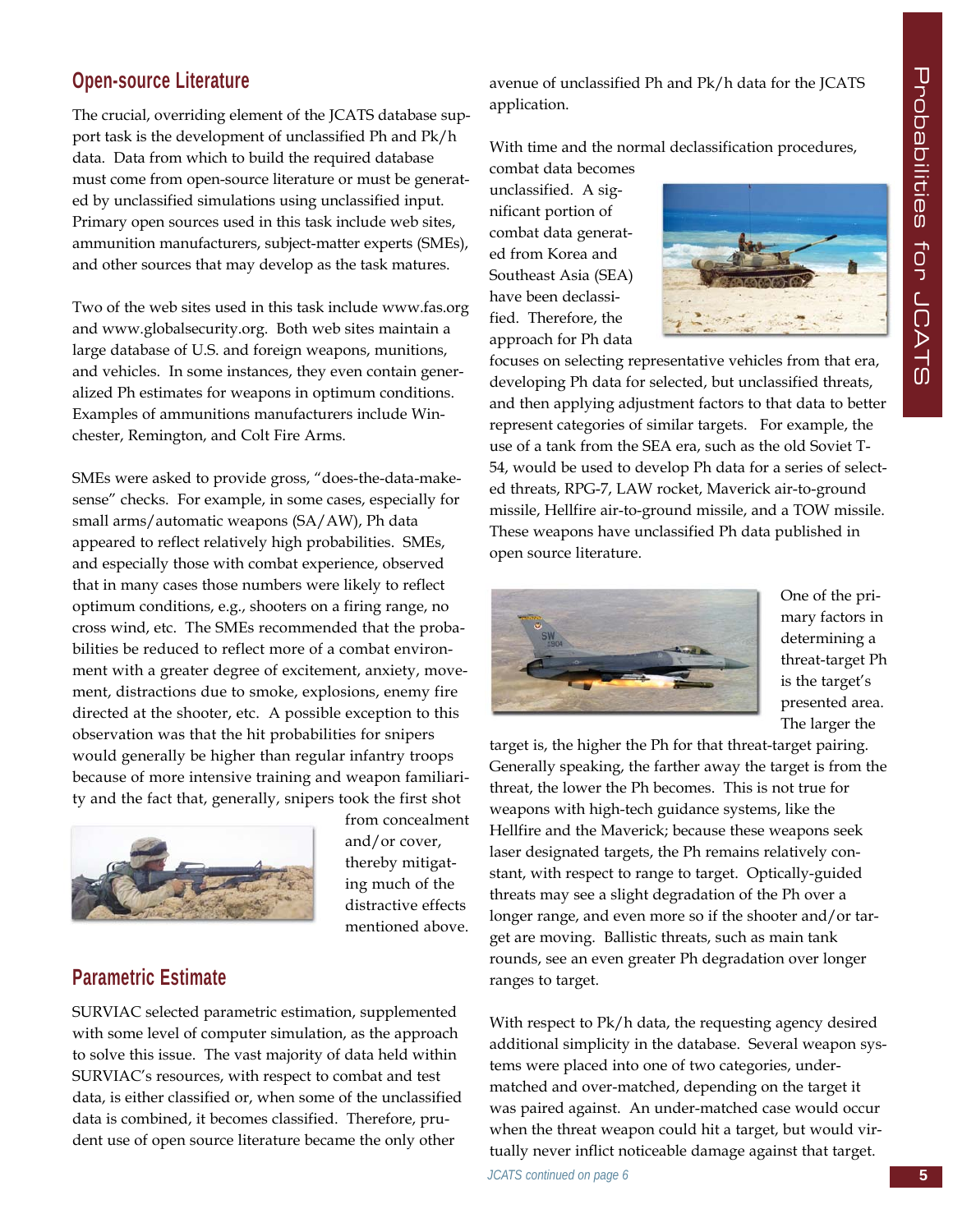#### *JCATS continued from page 5*

An example of an under-matched pairing might be any of the 5.56mm dismounted weapons (M-16A2, M-16A4, etc.) versus any main battle tank. Conversely, an over-matched case would occur when virtually any hit by the threat weapon would produce a catastrophic kill against a target class. An example of an over-matched pairing might be the Hellfire missile versus any vehicle in the soft-skinned wheeled support vehicle target class.

### **Summary**

This article provides just a quick look at the approach SURVIAC is implementing to accomplish the JCATS database support task. One of the constraints for this task, presented by the Joint Warfighting Center, is that the initial Ph and Pk/h databases to be developed must be unclassified. This necessitates a rather unique approach to data gathering and development. SURVIAC's approach is to access open literature sources that can certify the data, as well as their respective sources, are unclassified. A second part of the approach is to use the concept of parametric estimation to provide some level of differentiation between families of targets to provide a useable level of distinction within JCATS. SURVIAC analysts believe this approach will provide Ph and Pk/h databases that contain an appropriate level of realism and pedigree at an unclassified level which the Joint Warfighting Center can use to continue its critical support to the warfighter for virtual training and mission rehearsal.

*Mr. Jon A. Wheeler, an associate at Booz Allen Hamilton, has supported the SURVIAC since 1994. Mr. Wheeler has been the SURVIAC lead engineer supporting the JCATS database support to the Joint Warfighting Center since 2003. Prior to Booz Allen, Jon served in the USAF as an officer in civil engineer. He received his B.S. in Civil Engineering from New Mexico State and his M.S. in Engineering Mgt from AFIT; he is a registered Professional Engineer in Ohio. Jon is the President of the Board of Directors for the Dayton Society of Professional Engineers, a voting technical committee member with ASTM International, and a member of SAME, ASCE, and AFA. Jon can be contacted at (937) 255-3828 ext. 292, E-mail: wheeler\_jon@bah.com*

### **Lessons Learned from Live Fire Testing CD**

*Lessons Learned from Live Fire Testing: Insights Into Designing, Testing, and Operating U.S. Air, Land, and Sea Combat Systems for Improved Survivability and Lethality* **CD by Mr. James O'Bryon is sponsored by The Director, Operational Test and Evaluation (DOT&E) and available from SURVIAC**

Categories discussed in this CD include:

- Design Insights/Shortcomings/Changes
- Safety and User Casualties
- Tactics, Training, and Doctrine
- Battle Damage Assessment and Repair (BDAR)
- Modeling and Simulation
- Test Planning, Design, Instrumentation, and Resources
- Other Related Insights/Comments

For more information on ordering this CD contact: A.J. Brown, (937) 255-3828 x284, brown\_aj@bah.com

### **Coming soon. . .**

**The Director of Operational Test and Evaluation (DOT&E), the U.S. Army Research Laboratory (ARL), the Survivability/Vulnerability Information Analysis Center (SURVIAC), and the SURVICE Engineering Company are pleased to announce the upcoming** 



**publication of the** *Fundamentals of Ground Combat System Ballistic Vulnerability/Lethality.*

With contributions from more than 50 vulnerability/lethality (V/L) professionals in Government and industry, this 300-page text provides a comprehensive look at the basic history, terminology, processes, tools, and applications associated with the V/L discipline. The book is intended to serve as both a foundational textbook for new V/L analysts, testers, developers, researchers, and scientists as well as a ready-reference for those practitioners already working in the field.

*To reserve your copy, please contact A. J. Brown, SURVIAC, 937.255.3828 ext. 284 or brown\_aj@bah.com.*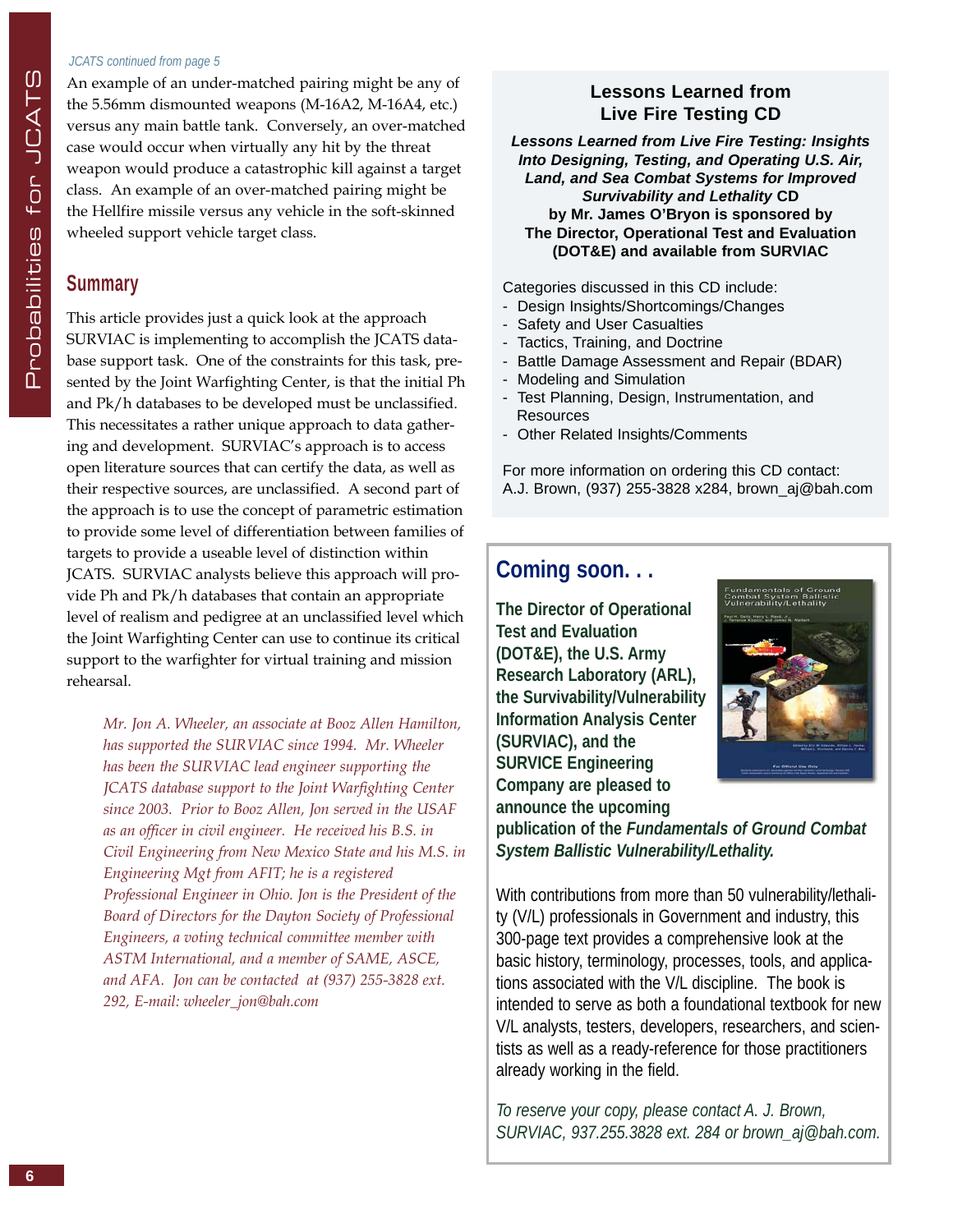### **Hail & Farewell: SURVIAC COR Retires**

SURVIAC has lost a key person. Our long time Contract Officer's Representative (COR) Marty Lentz has retired. Marty has served as the SURVIAC COR for thirteen years. During that time he has guided SURVIAC through tremendous growth all while emphasizing increased survivability for the warfighter. Marty is being ably replaced by Ms. Peggy Wagner, 780 TS, but his many years of experience and insight will be sorely missed.

Marty entered USAF civil service in January 1974. His career spans 34 years of successfully exploiting physical sciences to extract rules and tools for predicting aircraft damage likely to be incurred during combat and also designing and testing aircrafts to survive the hazards of performing military missions.

Some examples of Mr. Lentz's many contributions are described below.

In the early 1970's, he devised and conducted the first-ever digital-based vulnerability analysis of Army and Air Force helicopters assigned to high-risk missions. This included the first-ever use of graphic codes for meaningful interpretation of results. By the late 1970's, he had advanced and applied his digital analysis techniques to evaluate mission vulnerability risks for combat aircraft and to evaluate design modifications necessary to achieve desired combat damage tolerance capabilities. (F-15, F-16, A-10, B-1, B-2, and C-130). His analytical skills and tools were instrumental in selecting the preferred cruise missile design for the USN and USAF; deleting the cost and weight of a high-tech fuel-vapor explosion protection system for the B-1 aircraft; and establishing baseline performance requirements for evaluating next-generation computational engineering workstations being developed for the USAF and DoD.

The 1980's saw Mr. Lentz continue to lead the development and application of analytical codes and high speed computing capabilities to predict the combat vulnerability of weapon systems including F-16, F-15, F-22, F-35, C-5, C-17, and B-2. He developed the first multi-station computer network at WPAFB and provided technical support for four years prior to base-wide implementation of such capability. His vulnerability analysis codes became a well-recognized benchmark capability in his role as Air Force representative to DoD in its development of engineering work station computers. He led the transformation of these vulnerability analysis codes into a standardized process still



**Marty Lentz receives an award from Mr. Paul Ulrich, Flight Chief, 780 TS during his retirement ceremony.**

used by all military services and industry. He was a key member of the teams developing survivability requirements for the H-60 Blackhawk helicopter and the V-22 Osprey Tiltroter Aircraft and personally led an independent analysis of the vulnerability of the Boeing 747 variant that is now known as Air Force One.

In the 1990's, Mr. Lentz shifted focus of his talent from predicting vulnerability to reducing vulnerability. He formed and directed a Tri-Service program to select an environmentally friendly chemical agent for aircraft on-board fire suppressions systems. The agents are now widely used in lieu of environmentally hazardous Halon and the guidelines used to size and evaluate alternative systems are still in use. To facilitate this agent evaluation process, he directed the revitalization and upgrade of a 1960's vintage engine nacelle simulator to serve as a test and evaluation (T&E) facility now being used by world-class researchers to understand and evaluate the dynamics of engine-bay fire suppression, and doing this without the cost and risk of using actual aircraft engines and structures. Ever-focused on the warfighter he implemented a program for conversion of these findings into design tools that are now used throughout DoD for predicting the probability of on-board fires in air, land, and water vehicles exposed to combat. His background in fire/explosion prevention was called on when he served as a Senior Air Force Technical Advisor for the FAA investigation of the TWA aircraft mid-air explosion. His understanding of conditions necessary for such an explosion led to replicating the damage conditions and devising prevention techniques. In addition, he also led a joint FAA-USAF-Industry effort to establish design and test criteria for prevention and tolerance of bomb-blast effects. He was selected to run the DoD Survivability/Vulnerability (S/V) Information Analysis Center which is a \$100+M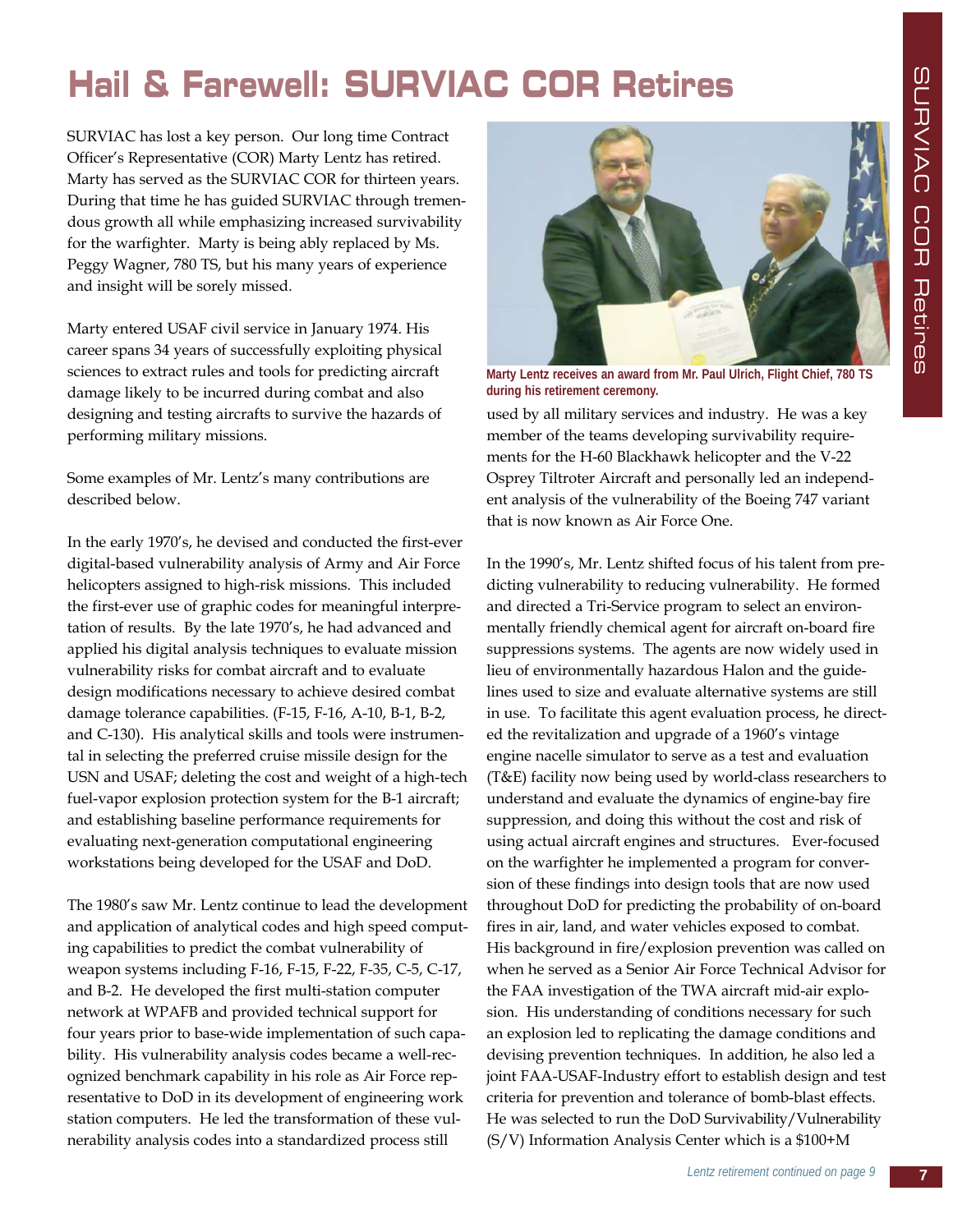### **IAC Spotlight: CBRNIAC**

The Chemical, Biological, Radiological, and Nuclear Defense Information Analysis Center (CBRNIAC) is operated by Battelle Memorial Institute under contract to the Defense Director of Defense Research and Engineering (DDR&E), Defense Technical Information Center (DTIC), Information Analysis Center (IAC) Program. IACs are chartered by DoD to provide support in key technology areas such as chemical and biological defense, survivability and vulnerability, reliability, advanced materials, sensors, information assurance, weapons systems, software, and chemical propulsion. The CBRNIAC, one of these IACs, is a full service Department of Defense (DoD) Information Analysis Center. Established in 1986 and located on the Edgewood Area of Aberdeen Proving Ground, Maryland, the CBRNIAC serves as DoD's centralized source for Chemical and Biological Defense (CBD) information and technology. CBRNIAC's services and support are also available to all Federal Government agencies in addition to the DoD, their contractors, and state and local government entities, to include first responders.

The technical scope of the CBRNIAC is extremely broad and encompasses all aspects of weapons of mass destruction defense for both DoD and Homeland Security applications. This technical scope includes: Analysis of Manufacturing Processes for NBC Defense Systems, Chemical and Physical Properties of CBD Materials, Chemical and Biological Identification, Combat Effectiveness, Counter Proliferation, Counter Terrorism, Decontamination, Defense Conversion and Dual-Use Technology Transfer, Demilitarization, Domestic Preparedness, Environmental Fate and Effects, Force Protection, Individual and Collective Protection, International Technology Proliferation and Arms Control, Medical Effects and Treatment, Nuclear, Biological and Chemical Survivability, Radiological and Nuclear Defense, Smoke and Obscurants, Toxic Industrial Chemicals/Toxic Industrial Materials, Toxicology, Treaty Verification and Compliance, and Warning and Identification.

The CBRNIAC has two distinct components available to support its users: the Core Program and the Technical Area Task (TAT) Program. Under the Core Program, the CBRNIAC is resourced by DTIC to acquire, process, generate, analyze, and disseminate chemical, biological, radiological, and nuclear (CBRN) Defense and Homeland Security information to the DoD, other Government agencies, DoD and Government contractors, state and local governments, and first responders. In essence, the CBRNIAC Core Program is an already funded resource to assist you

in dealing with and understanding CBRN defense and Homeland Security technologies and their applications.

The principal CBRNIAC Core Program services include a range of no cost support, such as responses to technical inquiries in any of our scope areas, newsletter subscriptions, database accounts through our web site, regular email updates, and an extensive web site, along with product sales. Although limited to 4 hours of analyst time per inquiry, the CBRNIAC inquiry program is one of our premier no-cost services, since the CBRNIAC excels at locating and analyzing information within its extensive technical scope. The inquiry program responds to approximately 900 inquiries each year and usage is evenly split between Government agencies and their supporting contractors. The CBRNIAC has responded to aircraft CB survivability inquiries from DoD and non-DoD Federal Agencies, the military services and supporting industry. Newsletter subscriptions are provided to all members of the CBRN Defense and Homeland Security communities at no charge, although approximately 2/3rds of the subscribers are with Government agencies. The CBRNIAC newsletters also offer a vehicle to inform others of your activities in relevant areas. Database accounts through our web site make it possible for authorized users from both Government and supporting contractors to perform their own bibliographic searches. Roughly 2/3rds of these database accounts are held by Government personnel, with the rest used by supporting contractors. In most cases, these users will need to work through our inquiry service to obtain the actual documents or detailed information from identified documents of interest from their search results. The email updates provided to Government and contractors in roughly equal numbers address recent CBRNIAC activities and are provided to those we serve at no cost. The content on the CBRNIAC website, except for our database, is available to all site visitors. The CBRNIAC Core Program also maintains a centralized repository of CBRN defense and Homeland Security scientific and technical information. This repository contains approximately 125,000 database records and over 100,000 document holdings, most in electronic format. The CBRNIAC welcomes contributions to this repository, and would be happy to work with you on the details. CBRNIAC product sales are limited to requesters who meet the requirements of the distribution statement for each item in our catalog. If you need to manage release of a restricted distribution item, you may want to consider working through our product sales program, since the CBRNIAC will perform that function at no cost to the contributing agency.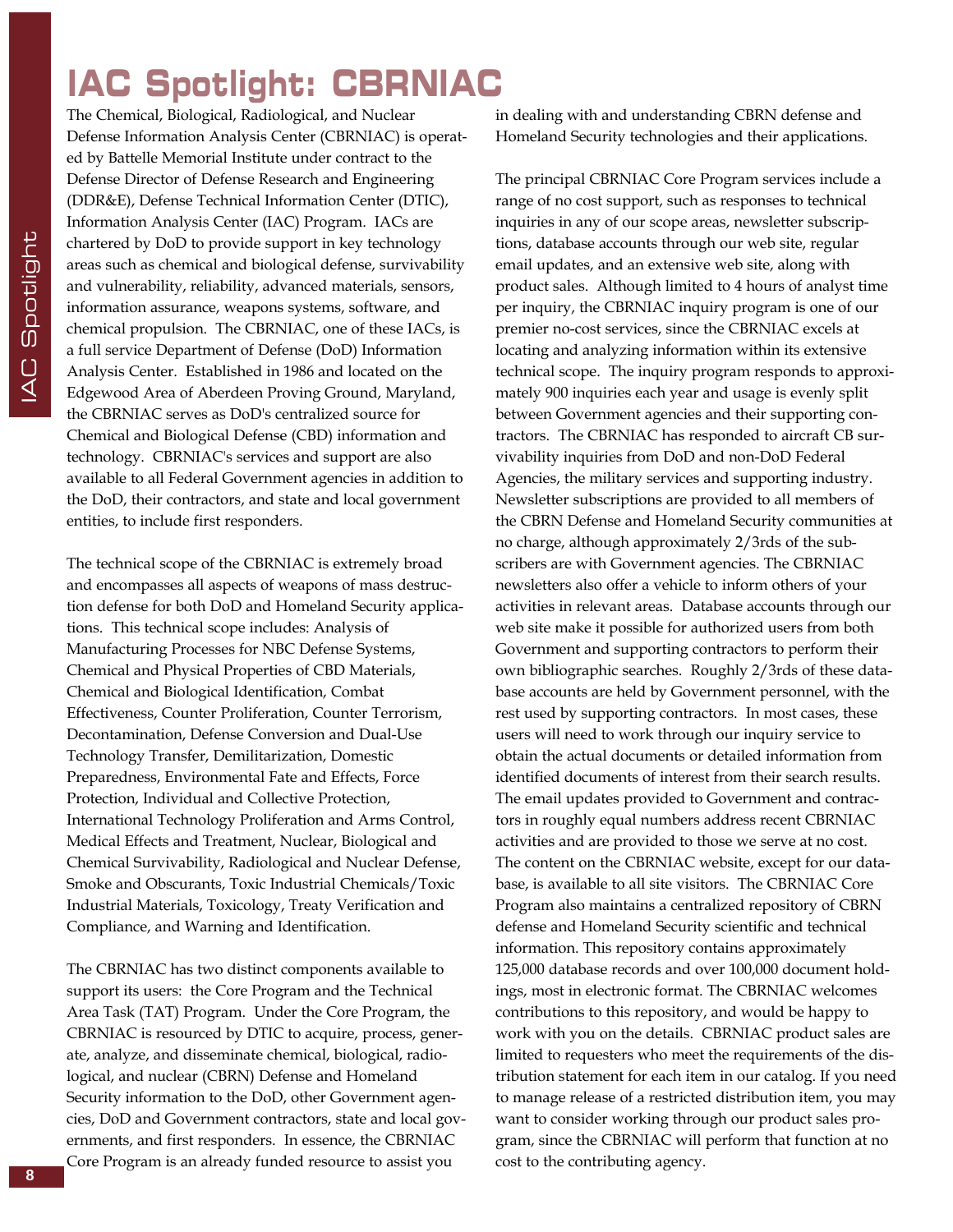As part of its Core Program, the CBRNIAC has focused on CB survivability of materials and systems, including those associated with aircraft. In addition to inquiry support in this area, the CBRNIAC maintains the Chemical Defense Materials Database, offers the Chemical Defense Materials Databook and the Susceptibility of Aircraft Materials to Chemical Warfare Agents handbook through its product program, and is actively involved in a DoD level steering committee overseeing implementation of an updated chemical and biological contamination survivability database.

The CBRNIAC's TAT Program is a pre-competed taskorder contract vehicle that enables us to support efforts beyond the levels available through Core Program services. TATs cover information collection; databases; modeling and simulation; studies and analyses; basic and applied research and development (including laboratory, surety agent, and pathogen work); test and evaluation; technical consulting; training; conferences; testing of components, systems, and subsystems; engineering design, prototyping, and low-rate production in any of our scope areas. Knowledge management and development services are also available through the TAT program. The TAT Program is used most extensively by both DoD and other Federal Government agencies, and also provides support to

#### *Lentz retirement continued from page 7*

library for archiving, retrieving, and analyzing combat system S/V performance. During Desert Storm, he served as a USAF technical advisor for forensic analysis to identify enemy weapons that were causing combat damage. His techniques and results are still in use in-theater today.

The 2000's saw Mr. Lentz continue to apply his understanding of fuel fire/explosion. He led a congressionally mandated effort to quickly explore a technique using metal mesh to prevent fuel tank vapor explosion. This included development of a new facility for ground based simulation of fuel tank temperatures, vibrations, oscillations, and pressures as seen in flight. This ability to evaluate fuel tank hazardous flight situations under controlled conditions is a first for the T&E community. He teamed with NASA to conduct the first-ever evaluation of weapons likely to be encountered as threats to commercial aircraft. He also was selected as the Air Force representative for a DoD initiative to evaluate combat survivability effects of the next generation of aircraft fuels. This work included development of a new handbook for use by industry and each DoD Service in their own efforts to understand and exploit new fuels. For his contribution to this effort he received the prestiGovernment contractors. CBRNIAC TATs depend heavily on the information contained in the Core Program repository and all information produced through TATs is incorporated into the CBRNIAC repository, where it is used, consistent with distribution restrictions, to support future TAT efforts and to aid in preparing inquiry responses.

The CBRNIAC's Core Program provides CBRN defense and Homeland Security services at little or no cost to authorized requesters from throughout the CBRN and Homeland Security communities, while the TAT program offers a competitively awarded, quick, convenient and responsive contract mechanism to support larger scale technical efforts that fall within our scope. To find out more about the CBRNIAC, visit the CBRNIAC's web site at www.cbrniac.apgea.army.mil or contact the CBRNIAC, (410) 676-9030, Email: cbrniac@battelle.org

> *Dr. James King is Deputy Director of the Chemical CBRNIAC. He has over 29 years of research and development experience, including 22 years of active duty military service, at levels ranging from research scientist to senior program administrator, with over 19 years of that experience in CBRN defense*.

gious Exemplary Civilian Service Award – quite an honor! Not willing to coast into retirement, he has lead an initiative which will bring on-line in 2008 a new \$2M facility for Tri-Service use in accelerating the definition and evaluation of survivability related issues for these new fuels.

Mr. Lentz has been a vital member of all teams he has worked with and has contributed immeasurably to the proven survival characteristics of USAF weapon systems including: A-10, F-15, F-16, F-22, F-35, B-1, B-2, C-5, C-130, and C-17. Mr. Lentz has unselfishly devoted his technical talents to the pursuit of science that enhances warfighter mission survival. His success in pushing back the boundaries of the unknown has truly elevated the science and the art of increasing aircraft mission survival in a hazardous environment.

Mr. Lentz's outstanding contributions represent a stellar career in the federal civil service and a monumental contribution to the USAF. His distinctive accomplishments and dedication are most deserving of recognition upon culmination of an exemplary career. The only thing left to say is "Thanks Marty – for a job well done".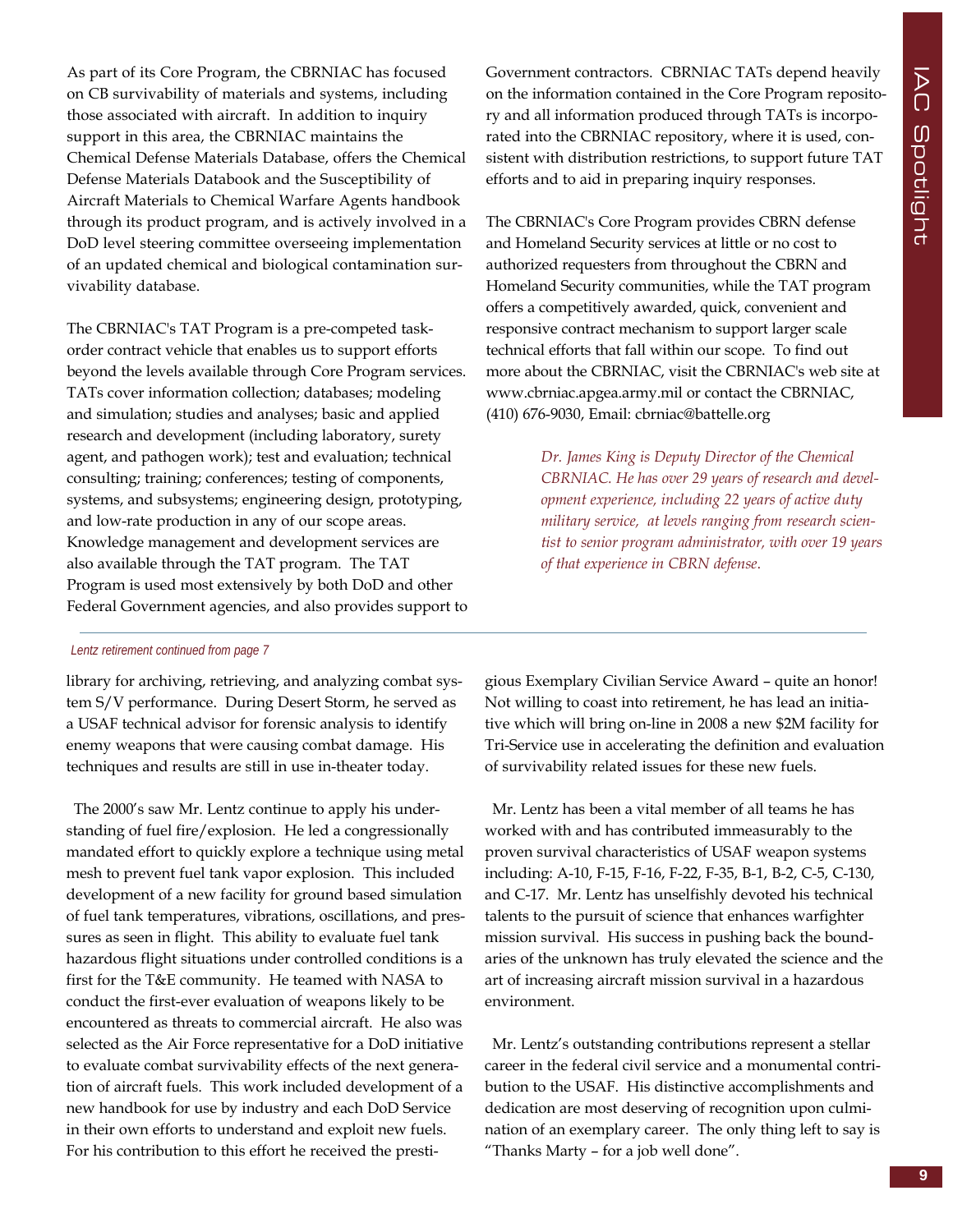### **NanoMist® Ultra Fine Fog Fire Protection and Advanced Inerting Technologies**

*by Dr. K.C.Adiga and Dr. J. Michael Bennett*

 $A$  breakthrough has recently been achieved in the devel-<br>Opment of a fire and explosion protection technology that meets the environmental, operational and performance requirements for many applications. It has been found to be an ideal approach for many commercial fire extinguishing applications, as well as weapons systems such as U.S. Navy shipboard electronics space applications. It appears to have potential to meet the needs of aircraft survivability and safety objectives in both fire extinguishing, securing by reflash/re-ignition prevention, and fuel tank inerting system configurations.

Various fire and explosion protection government agencies and end user groups from various industries and communities have evolved strong preferences for "natural" water, or inert gas-based solutions for their various applications to replace their current use of Halon chemicals. There are several reasons for this:

(1) international end users must comply with much more severe regulations, including global warming, atmospheric lifetime constraints, and ozone depletion, which largely limit alternatives to the aforementioned,

(2) hydrogen fluoride production due to decomposition of the common gaseous Halon alternatives in flames or hot regions pose significant corrosive or health concerns to occupants, and

(3) the performance of the gaseous fluorocarbon-based Halon alternatives found over the years has still resulted in performance levels that require 2-3 times or more capacity compared to Halon for equivalent protection, which is unacceptable for many weight and space critical applications such as weapons platforms. The "natural" alternatives such as water have some design challenges that have limited their implementation so far, including the following:

(1) regular water mist systems with large droplets have difficulty in flowing through cluttered areas, around corners and behind obstructions like a gas,

(2) these inefficiencies result in systems that are often too big and heavy even if they work satisfactorily, and

(3) other operational and environmental limitations of water for some applications must be addressed. This new technology breakthrough addresses these concerns in a manner suitable for some aircraft applications.

#### **The Technology**

NanoMist® is a proprietary ambient pressure ultra fine water fog technology that produces extremely fine fog (below 10 micron) and has very different physical traits than conventional water mist systems, without the use of pressure systems or nozzles. As a result, the NanoMist ultra fine water fog thus created is a unique physical state, exhibiting dramatic enhancements in its desirable properties as a pseudo gas over traditional misting techniques. This is resulting now in a real "paradigm shift" in future fire protection technology and the range of applications that can effectively use water as a permanent solution. Over the past half a decade, extensive research and technology evaluation efforts at the NanoMist Systems laboratory and at other independent research organizations revealed that ultrafine water fog with droplet sizes below 10 microns shows transport behavior similar to clean gaseous agents. The gas-like fog is considered as a "microfluid", based on the dispersion of nearly micron sized droplets in a gaseous medium. The measured mass concentration of NanoMist-like fog by the U.S. Navy Research Laboratory for the extinguishment of fires is the lowest  $(\sim 0.2 \text{ kg } / \text{m}^3)$  compared to all gaseous agents, including Halon 1301! Using the extreme heat extraction capability of water fog and the nearinstantaneous rate of droplet evaporation possible in the fog state, massive amounts of heat energy can be extracted quickly from the fire or explosion zone, thereby explaining its efficiency. As an example, NanoMist has been shown to extinguish large cooking oil fires within 5 seconds using as little as 100 ml of water. Thus, NanoMist fire protection technology may have a considerable impact on future commercial and military fire protection applications.

A photograph of a NanoMist generator demonstration unit, discharging a continuous flow of water fog, is shown in Figure 1. This prototype unit, built using off-the-shelf electronics, mechanical and other electrical components, is envisioned to be further optimized soon into a unit no bigger than 6 inches in diameter by six inches tall, using devices and components already available for exploitation in the marketplace, or with limited customization. Higher flow capacity units are also in development that will greatly expand the coverage area per unit, and the rate at which the fog can quickly fill a large area.

Unlike chemical agents, NanoMist is safe and economical to deploy preemptively, to prevent ignition from occurring, or can be deployed after a fire has been knocked down by another agent to prevent re-ignition for extended periods.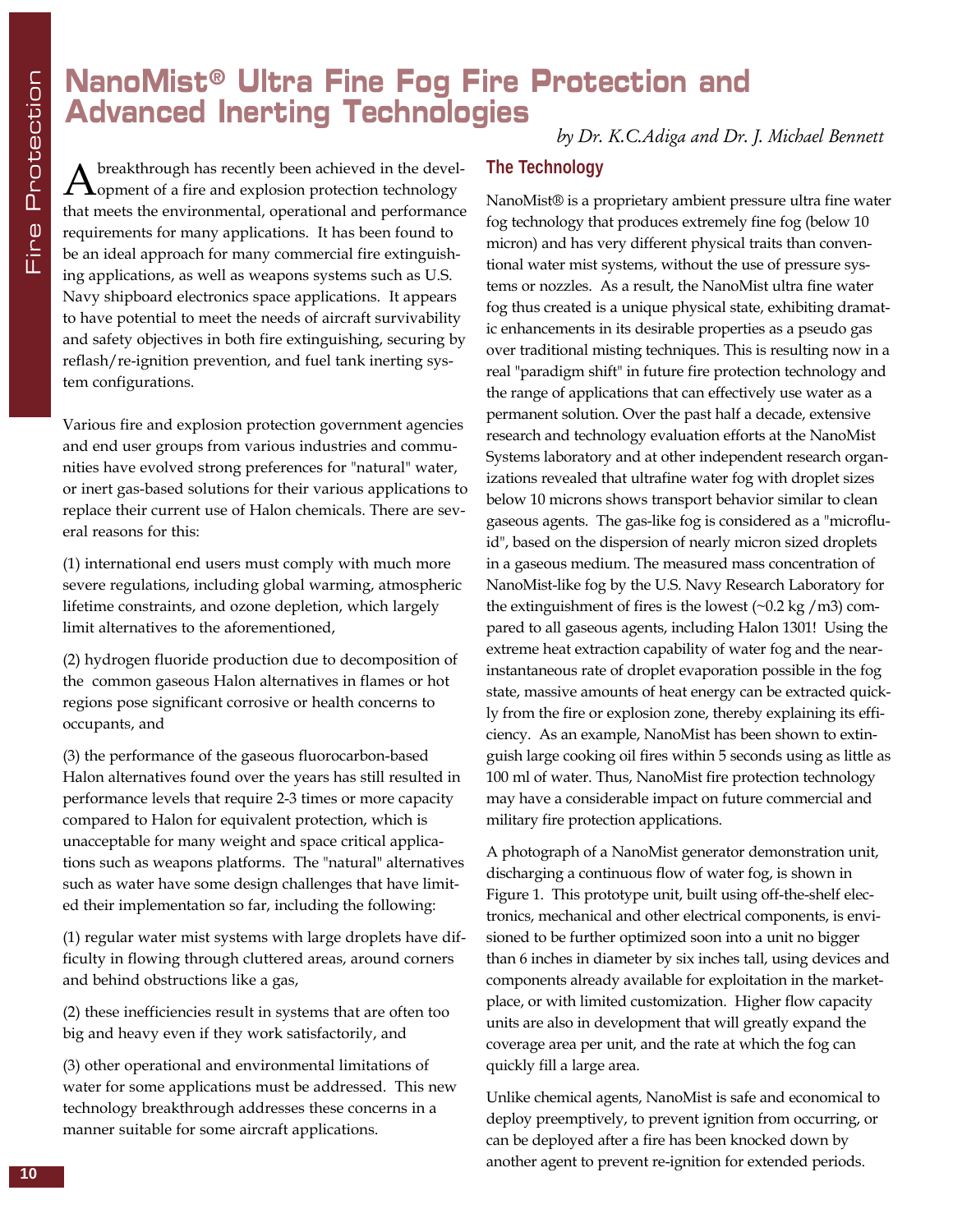

**Figure 1: Prototype of NanoMist® Atomization Device**

NanoMist can "hang" intact above a fuel spill or hot fuel for a significant amount of time, even without replenishment. Because of its fine droplet size and resultant rapid evaporation, the mist does not really wet surrounding surfaces, thereby negating the deleterious effects of inadvertent discharges. The electronics exposure test by the Navy did not show a significant impact on the ability of the electronics when installed in a manner consistent with industry practice, to continue operating during exposure (Forssell, E.W., Scheffey, J.L., DiNenno, P.J., Back, III, G.G., Hatcher, Jr, R.F., Adiga, K.C., Farley, J.P., and Williams, F.W., "Scaled-up False Deck Development Testing of NanoMist Water Mist Fire Suppression Systems," NRL Ltr Rpt Ser 6180/0312, Naval Research Laboratory, Washington, DC, July 27, 2005). Its ability to flow like a gas to penetrate tightly bundled pipes, and around corners multiple times to fill complex compartments has been shown by the Navy tests. Its ability to be transported through small ductwork up to one hundred feet in length has been shown recently; all these behaviors are unheard of by other liquid-based extinguishants.

#### **Aviation Safety and Survivability Applications**

NanoMist devices have been demonstrated generating fogs of jet fuel to create fuel-rich conditions within the ullage of a fuel tank to inert against explosions. This concept of inerting or quenching by use of fuel was used in actual fielded military aircraft in the 1950s by injecting pentane fuel onto fuel tank explosions as they were occurring, and were understood then to be a weight efficient means of explosion suppression; only the limitations of fast response detection at the time limited its proliferation to other platforms. Published research conducted decades ago by McDonnell Douglas found that the concept of pre-inerting an ullage by spraying it with a fuel mist was an effective means of inerting (Wiggin, E.W., and Malmberg, Q.C., "Aircraft Fuel Tank Inerting by Means of Fuel Cell Fogging", McDonnell Douglas Company, AFAPL-TR-69-46, Air Force Propulsion Laboratory, May 1969). However, their protection regime was only observed over a limited temperature range due to the limits of high-pressure

nozzles that could achieve only a 13% weight of fuel in air, rather than the 22% required for all conditions. Notably, NanoMist can provide over 30% by weight of fuel in air, which is too rich to ignite thereby is more than adequate for the task. Figure 2 shows that a kerosene fuel fog can create opaque, well mixed fog conditions that can reside for extended periods, whether or not the fog is replenished. This simple system (using fuel or other inertants), which can be mounted adjacent to or in a fuel tank, is a low cost, weight and easy-to-retrofit option with many advantages over OBIG-GS, and may also be more practical for applications like UAVs and small aircraft.



**Figure 2: Lab tank filled with ultra fine kerosene fog**

Such systems can also protect cargo or large dry bays, either as a stand-alone system or providing sustained re-ignition protection after initial fire knockdown from a fast-response system. It can also provide crew protection in a safe manner against fire events.

The NanoMist Company is currently seeking airframers or other development partners to fully exploit this technology for aircraft safety and survivability uses, and will be soon demonstrating its capabilities in full scale tests conducted by the Federal Aviation Administration.

*Dr. Adiga is the founder and CEO of NanoMist systems, LLC. His Ph.D. was in the area of solid rocket fuel combustion. Dr. Adiga has 25 years of academic and industrial experience in fire protection science, combustion, explosion, and CFD modeling. Dr. Adiga has 26 patents (issued and pending). He has collaborated with the U.S. Naval Research Laboratory on ultra-fine water mist work for the past 4 years. His current thrust is on establishing the science and technology of nearly micron-sized water fog as a fire suppression and advanced inerting system.*

*J. Michael Bennett, Ph.D is the President of Bennettech, LLC, specializing in the development of fire and explosion technologies. He served as the Team Leader of the Aircraft Fire Protection Technology Team at the Survivability and Safety Flight at Wright-Patterson AFB for sixteen years, and as Technical Director of the National Halon Replacement Program for Aviation.*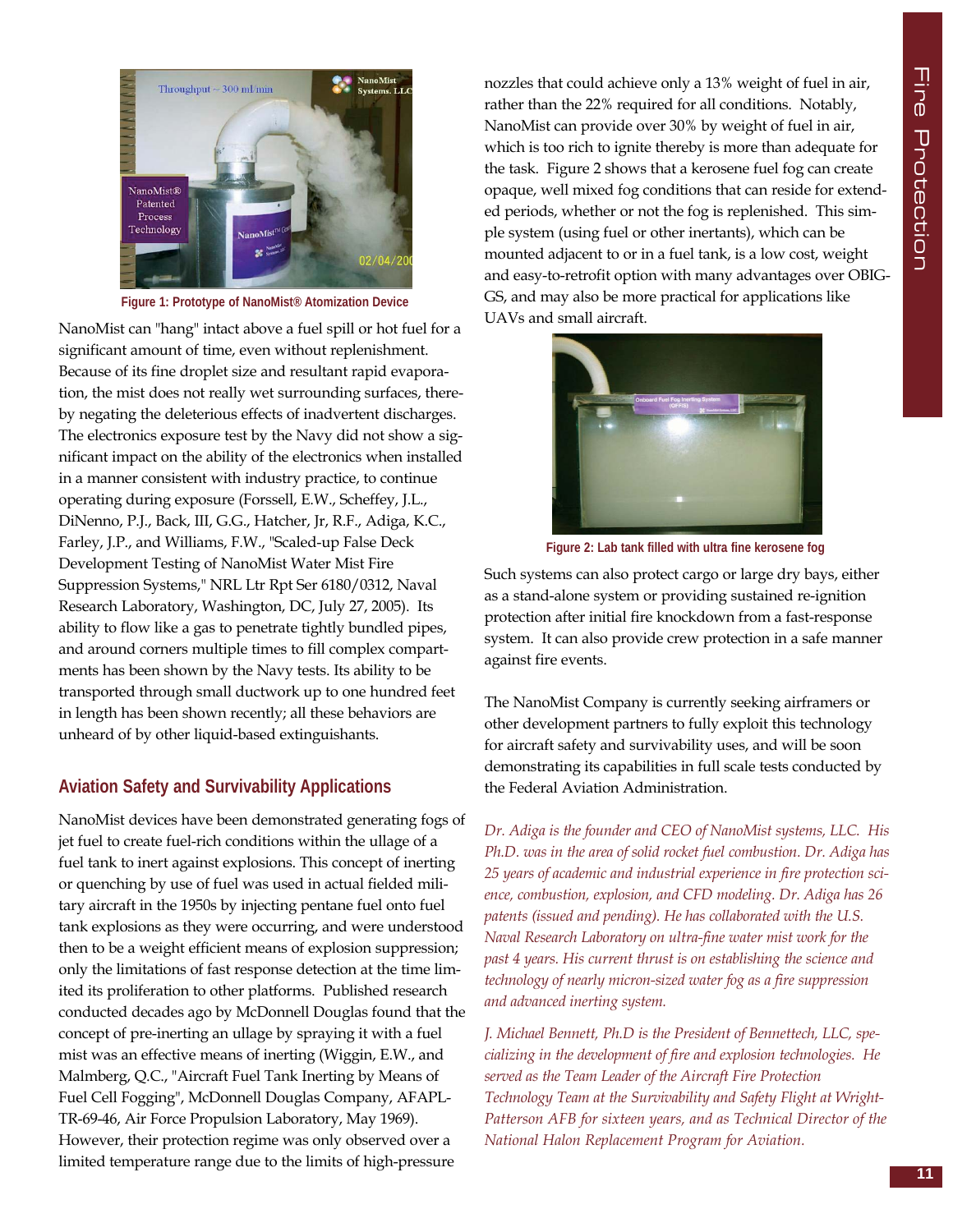### **Model Spotlight: Vulnerability Toolkit**

The latest release of the SURVIAC Vulnerability Toolkit includes updates to the Fast Shotline Generator (FAST-GEN), Computation of Vulnerable Area Tool (COVART), and the Combat Assessment Tool (CAT). This release also includes updates to several geometry viewers and utilities.

FASTGEN 5.5: The Fast Shotline Generator (FASTGEN) traces the path of a threat's shotline through a target, which is composed of a three-dimensional database of objects called components. The set of components encountered along a shotline is arranged in the order of encounter which called a line of sight (LOS). This LOS data can be used as input to vulnerability assessment models such as COVART.

FASTGEN is capable of processing kinetic energy (KE) threats such as single fragments and projectiles, as well as high-explosive (HE) threats including MANPADS and HEIs. KE threats can be processed as single shotlines, groups of shotlines (multi-hit) or a grid of shotlines across the target. HE threats can be processed as single impacts, proximity bursts, or a grid of shotlines across the target. FASTGEN is written in FORTRAN90 and supported on PCs running Windows or Linux, and UNIX platforms running Sun Solaris and SGI Irix operating systems.

Major improvements incorporated in this release include support for multi-hit assessments and enhanced support for the Combat Assessment Tool (CAT). The multi-hit capability allows users to assess bullet and fragment threats as a group of impacts, as could be seen from a burst of gun fire. This data is passed to COVART for analysis, taking into account multiply vulnerable failures due to the multiple impacts. CAT support includes the ability to provide data to COVART for computation of penetration information for use with CAT. Minor bug fixes are also included in this release. The FASTGEN Users manual has also been updated to reflect the new features implemented in this release, and corrects several errors present in previous versions of the documentation.

COVART 5.1: The Computation of Vulnerable ARea Tool (COVART) computer program is a method for determining the vulnerable areas of targets damaged by impacting single kinetic-energy (KE) penetrators, or high-explosive (HE) rounds. Primary emphasis is given to aerial targets, both fixed and rotary wing; however, vulnerable areas of ground targets can also be determined, provided that their damage definitions and material properties are consistent

with those acceptable to COVART 5.1. COVART 5.1 is a modularized version of COVART and contains separate modules for penetration equations (JTCG projectiles, JTCG fragments and FATEPEN 2.5), damage (Pcd|h), and fault trees (MV). COVART is written in FORTRAN77 and supported on PCs running Windows or Linux, and UNIX platforms running Sun Solaris and SGI Irix operating systems.

COVART 5.1 contains, in addition to the features in COVART 5.0, the following new features: Multi-hit capability, and support for the Combat Assessment Tool (CAT). This release also includes many significant changes as a result of the COVART Critical Repairs project, which addressed several major Software Change Requests (SCRs). The COVART Users manual has also been updated to reflect the new features implemented in this release.

Combat Assessment Tool (CAT) 3.0: The Combat Assessment Tool (CAT) 3.0 is an interactive tool for visualizing potential impact locations and damage (holes) from high-explosive (HE) and kinetic energy (KE) threats. This tool has been used previously by the Joint Combat Assessment Team (JCAT) for assisting in identification of threat and visualization of encounter conditions. Other potential uses include aiding in ballistic test planning and documentation and visualization in support of vulnerability analysis.

The user selects a target model and threat file of interest and then interactively places the threat relative to the target in the viewer. Threat selection and placement is based on combat debriefing information or upon test conditions and parameters. After target/threat orientation data is input, FASTGEN and COVART are run from the viewer to compute and display threat damage patterns on the target surface. This process can be repeated by varying threat parameters until a suitable match is obtained between modeled damage patterns and damage patterns observed in the field, or until results match desired test conditions and results.

CAT 3.0 is supported only on PCs running Microsoft Windows.

For more information on obtaining the Vulnerability Toolkit, please contact Mr. A. J. Brown, SURVIAC, (937) 255-3828 x284. Email: brown\_aj@bah.com.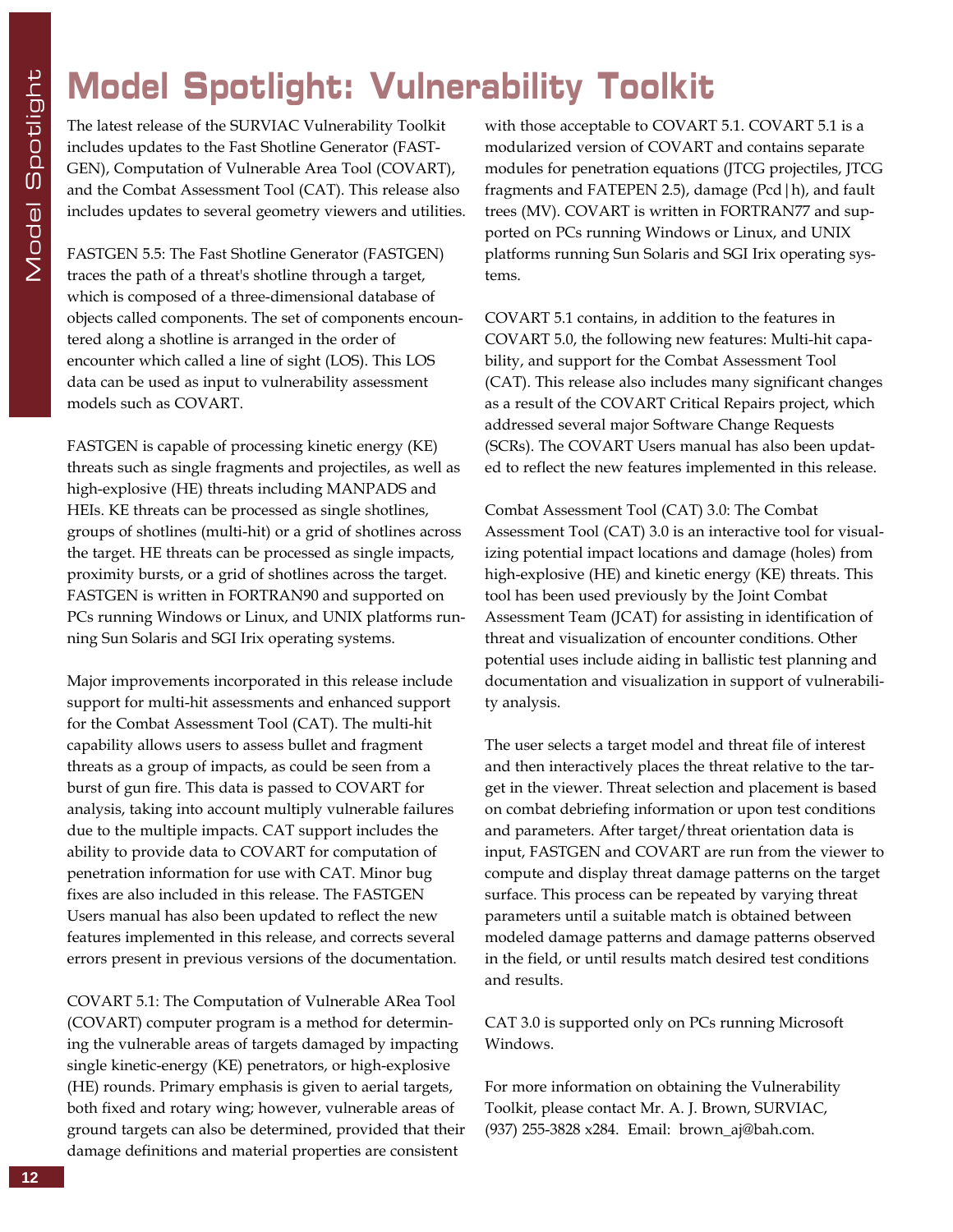### **SURVIAC and partners act quickly to improve troop safety**

The Fox M93A1 Nuclear, Biological, and Chemical

Reconnaissance System (NBCRS) is a mobile laboratory that takes air and ground samples and immediately analyzes them for signs of weapons of mass destruction. The mission of the wheeled NBCRS is to detect, identify,



**Fox M93A1P1 Survivability Vehicle**

mark, sample, and report chemical and radiological contamination on the battlefield. The Fox improves the survivability and mobility of U.S. ground forces by providing increased situational awareness and information superiority to headquarters and combat maneuver elements. With the ability to provide rapid, accurate chemical and radiological contamination information to these elements, the NBCRS vehicle forms a key portion of the full-dimensional protection concept.

Soldiers on the front lines are safer now thanks to the cooperative efforts of U.S. Army Government civilian and ontractor personnel based at Aberdeen Proving Ground, Maryland. In response to a request from the field, the Aberdeen-based personnel made a significant contribution to improve safety and operational capabilities of the

warfighter through armor enhancements to the Fox M93A1, resulting in the Fox M93A1P1 Survivability vehicle. The expertise of the SURVIAC personnel was fundamental to the success of the program. In just  $2 \frac{1}{2}$  years, the support team successfully designed, tested, trained person-



**Soldiers in Camp Anaconda, Iraq receive the survivabilty upgraded Fox M93A1P1 vehicle.**

nel, and fielded the improved equipment to Central Command (CENTCOM) in support of Operation Iraqi Freedom. To add to the success, forward-deployed soldiers have already noted the benefits of the upgraded vehicle in their missions.

### **The call for assistance**

In June 2004, the Joint Project Manager for Nuclear Biological Chemical Contamination Avoidance (JPM NBC CA) received an Operational Need Statement (ONS) from the field requesting various upgrades to the existing Fox M93A1 vehicles in Iraq. Survivability upgrades allow the crew to better withstand hostile threats, consisting of

Improvised Explosive Devices (IEDs) and Rocket Propelled Grenades (RPGs), without suffering an abortive impairment of its ability to accomplish its designated mission, as well as adding additional firepower. These upgrades include improvements in IED protection (plate armor) and protection against RPGs (Slat armor). Slat armor has already proved to be quite successful with other vehicles in Iraq in defeating attacks from RPGs. In addition to the IED and Slat armor protection, the Common Remotely Operated Weapon Station (CROWS), consisting of an upgrade from an M240B, 7.62mm machine gun, to a .50 cal machine gun, was also installed. The CROWS provides the M93A1P1 the capability to remotely operate crew served weapons and improves system accuracy and operational response time by integrating state of the art drives, controls and sensors. The system upgrades to the M93A1 Fox Vehicle created the M93A1P1 Fox Survivability Vehicle.

### **Taking action - Testing and Fielding**

The Operational Need Statement call for assistance initiated a series of actions from the Joint Project Manager for Nuclear Biological Chemical Contamination Avoidance (JPM NBC CA), SURVIAC and General Dynamics Land Systems (GDLS). The cooperative effort between JPM

> NBC CA, GDLS and SURVIAC resulted in a 2 ½ year turnaround of the M93A1P1 Fox Survivability Vehicle, from design through implementation and subsequent fielding. The tailored acquisition process began with a prototype design followed by focused testing and revision of technical man-

ual documentation. It culminated in coordination with multiple troop units at numerous locations to meet fluid deployment timelines.

As the welfare of the soldier is of paramount concern, development and test agencies documented various safety assessments and confirmations during the testing of the upgraded systems. This documentation included: the Developmental Test Command Safety Confirmation, U.S. Army Tank-automotive and Armaments Command Safety Assessment, and an engineering analysis conducted by Edgewood Chemical Biological Center. For more information on these reports, please contact Mr. David Rickard, (410) 436-3888, rickard\_david@bah.com.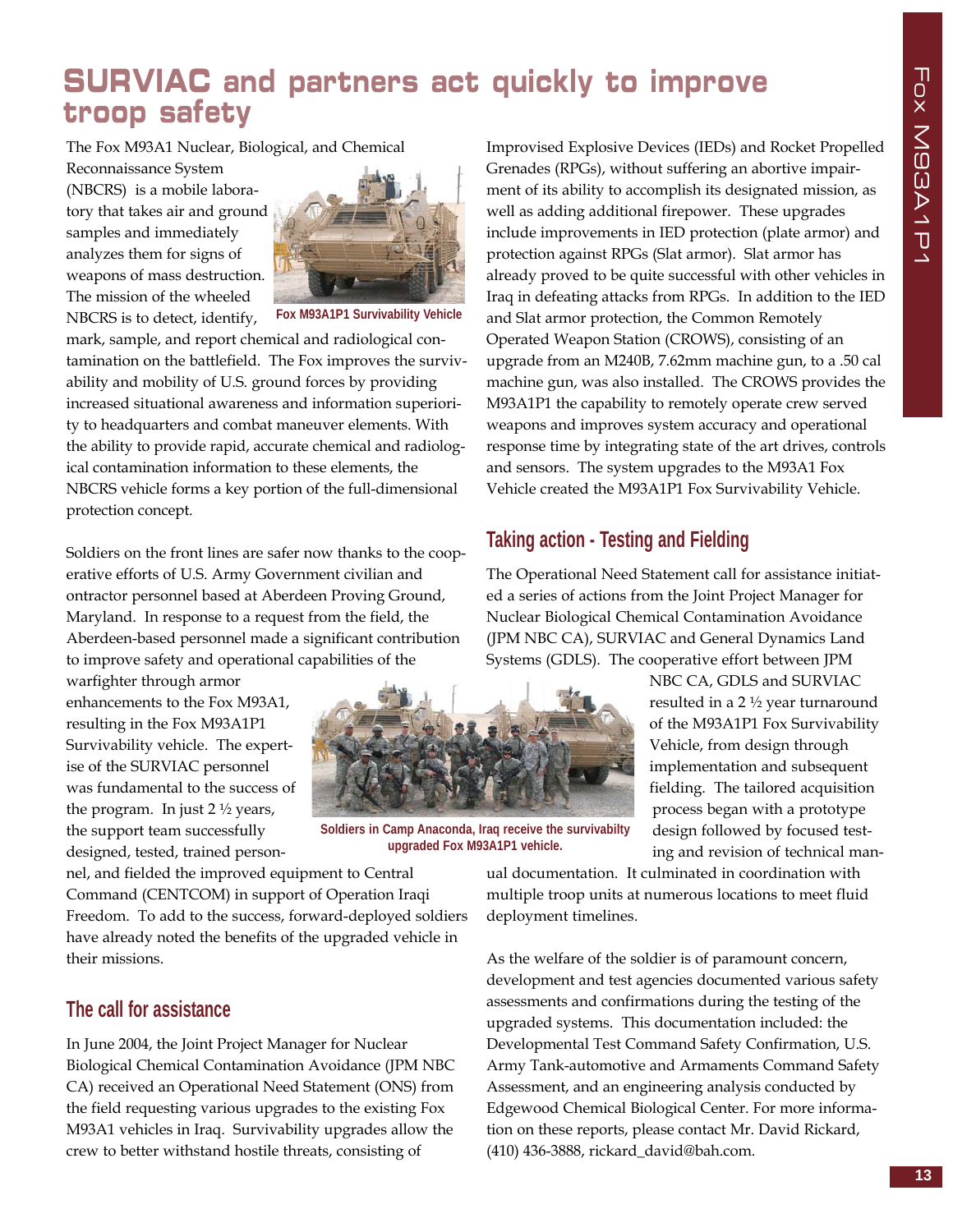### **Joint Critical Infrastructure Conference Held**

A Joint Critical Infrastructure Conference was held at the University of Cincinnati. This conference was an educational initiative to define, national, state, and local roles and responsibilities in protecting critical infrastructure. Protecting the national infrastructure and



implementing the National Infrastructure Protection Plan is one of the seven national priorities of the National Preparedness Goal. This conference was the first in a series of conferences that will address the critical infrastructure topic. The focus of this first conference was agro-terrorism. Speakers came from a broad range of government organizations, including DHS, FBI, Ohio Department of Health, Ohio Homeland Security (OHS), and Hamilton County Emergency Management Agency (EMA). Speakers presented the roles that all the various levels of government played in critical infrastructure protection.

A number of critical infrastructure data bases were also presented. The National Asset Data Base was developed by the DHS and is a repository and inventory for all of the national infrastructure and resources. The data base provides a foundation for strategic risk analysis and facilitates resource allocation, programmatic planning based on risk levels.

The Homeland Security Information Network – Critical Infrastructure (HSIN-CI) was also discussed. HSIN-CI Pilot is an unclassified network and governance program providing a nation-wide platform that enables the sharing of essential homeland security information with the proper stakeholders. This information sharing is accomplished both horizontally across the government and vertically among federal, state and local governments, private sector and citizens as outlined in the President's National Strategy for Homeland Security.



HSIN-CI significantly increases the exchange of unclassified information to critical infrastructure owners and operators and the private sector.

HSIN-CI is locally governed and administered by subject matter experts and decision makers from both the private and public sector with the support of Federal Regional Coordinators.

HSIN-CI provides a tangible tool to engage the community in homeland security by supporting locally relevant information sharing with a direct pipeline to and from the federal government.

HSIN-CI delivers information sharing, alert notification services to the right people - those that need to know, and those that need to act.

Conference attendees were also briefed on the OHS Strategic Analysis & Information Center. The center,

while operated under the OHS division, is actually grouping of local, county, state, federal, and private sector agencies working as a team to collect, analyze, and disseminate terrorism



related intelligence. The mission of the center is to gather data on individual events that occur across the state, analyze these events in the context of a broader strategic picture using the latest federal intelligence updates, and determine if the events were random events or a coordinated terrorist attack.

The final conference event consisted of a panel discussion of what the various organizations' responses would be in the event of a critical incident. The critical incident discussed was an agricultural attack and included the various response levels within the state, as well as the supporting federal agencies.

*For more information on this conference, please contact Mr. Matt Kolleck, SURVIAC, (937) 255-3828 x280, E-mail: kolleck\_matt@bah.com*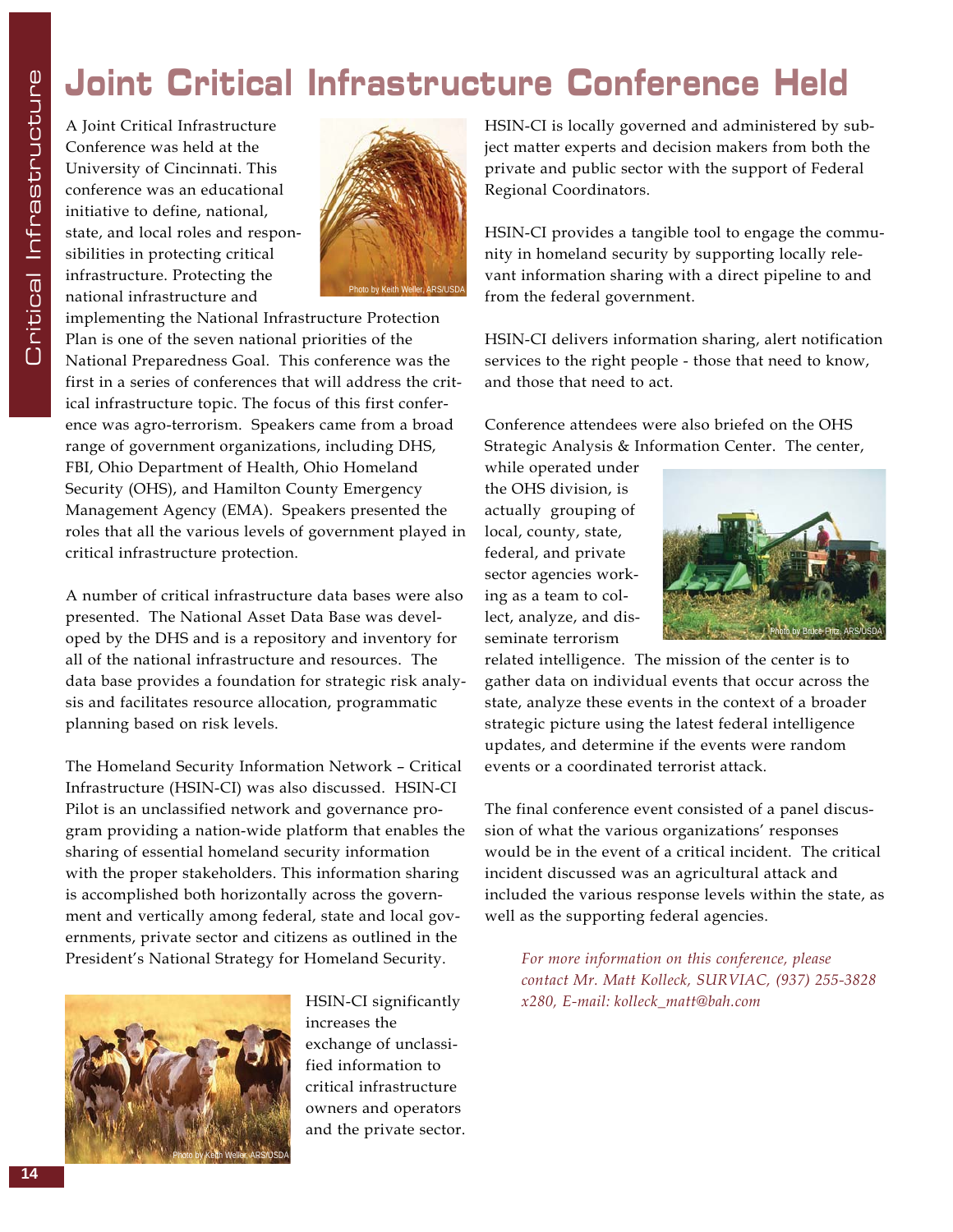# **Calendar of Events**

### **Weaponeering: Conventional Weapon System Effectiveness Sep 09, 2008 - Sep 11, 2008**  POC: Morris Driels, (831) 656-3383

E-mail: morris@nps.navy.mil http://www.weaponeering.com

### **MODSIM World Conference 2008**

**Sep 16, 2008 - Sep 18, 2008**  Virginia Beach, VA POC: Mike Robinson E-mail: rmrobins@odu.edu http://www.modsimworld2007.com

### **2008 Joint Aircraft Survivability Program Review**

**Sep 16, 2008 - Sep 18, 2008**  Nellis AFB, NV POC: Darnell Marbury, (703) 604-0817 E-mail: darnell.marbury@navy.mil Conference Code: JOI63396 https://www.enstg.com/invitation

#### **Vehicle Survivability Summit 2008: "Increasing Armour Strength and Reducing the IED Threat in Combat Theatres"**

**Sep 22, 2008 - Sep 24, 2008**  Berlin, Germany POC: Malin Petterson +44 (0) 20 7202 7700 E-mail:Malin.Petterson@wtgevents.com http://www.vssummit.com/

### **2008 Joint Undersea Warfare Technology Fall Conference**

**Sep 29, 2008 - Oct 02, 2008**  Groton, CT POC: NDIA, Kimberly Williams (703) 247-2578 E-mail: kwilliams@ndia.org http://www.ndia.org

### Sep 2008 Oct 2008

**Command Control Communications Computers and Intelligence Technology (C4IST) Oct 07, 2008 - Oct 09, 2008**  Ft. Huachuca, AZ POC: AFCEA Southern Arizona Chapter http://www.afceac4ist.com

### **46th Annual Targets, UAVs & Range Operations Symposium & Exhibition: "Supporting the Warfighter in Times of Change" Oct 08, 2008 - Oct 10, 2008**

San Antonio, TX POC: NDIA, Meredith Geary, (703) 247-9476 E-mail: mgeary@ndia.org http://www.ndia.org

### **2008 Combat Vehicles Conference**

**Oct 20, 2008 - Oct 22, 2008** Dearborn, MI POC: NDIA, Kimberly Williams (703) 247-2578 E-mail: kwilliams@ndia.org http://www.ndia.org

### **2008 ESRI Homeland Security GIS Summit (HSSummit)**

**Oct 20, 2008 - Oct 23, 2008**  Scottsdale, AZ POC: ESRI, KC Shearer (909) 793-2853 x1-2894 E-mail: hssummit@esri.com http://www.esri.com/events/homeland/index.html

### **Aircraft Fire Protection and Mishap Investigation Course**

**Oct 27, 2008 - Oct 31, 2008**  Miamisburg, OH POC: AFP Associates, Robert Clodfelter (937) 435-8778 E-mail: afp1fire@aol.com http://www.afp1fire.com/course.htm

#### **National Homeland Defense Foundation Symposium VI Oct 28, 2008 - Oct 30, 2008**

Colorado Springs, CO POC: Anne Marshal, (719) 577-9016 E-mail: amarshall@isiscompany.net http://www.nhdf.org

### **Precision Strike Technology Symposium**

**Oct 28, 2008 - Oct 30, 2008**  Laurel, MD Precision Strike Association, Dawn Campbell (703) 247-2590 E-mail: info@precisionstrike.org http://www.precisionstrike.org/techsym.htm

### Nov 2008

#### **NDIA Aircraft Survivability 2008: "Low**

**Altitude Today, Preparing for Tomorrow" Nov 04, 2008 - Nov 07, 2008**  POC: NDIA, Meredith Geary, (703) 247-9476 E-mail: mgeary@ndia.org http://www.ndia.org

### **MILCOM 2008**

**Nov 16, 2008 - Oct 19, 2008**  San Diego, CA POC: AFCEA http://www.afcea.org

#### **Aircraft Fire and Explosion: Prevention and Survivability in Accidents, Combat and Terrorist**

**Attacks Nov 18, 2008 - Nov 21, 2008**  Greater Boston Area, MA POC: BlazeTech Corp, Dr. Albert Moussa (617) 661-0700 E-mail: amoussa@blazetech.com http://www.blazetech.com/firecourse.html